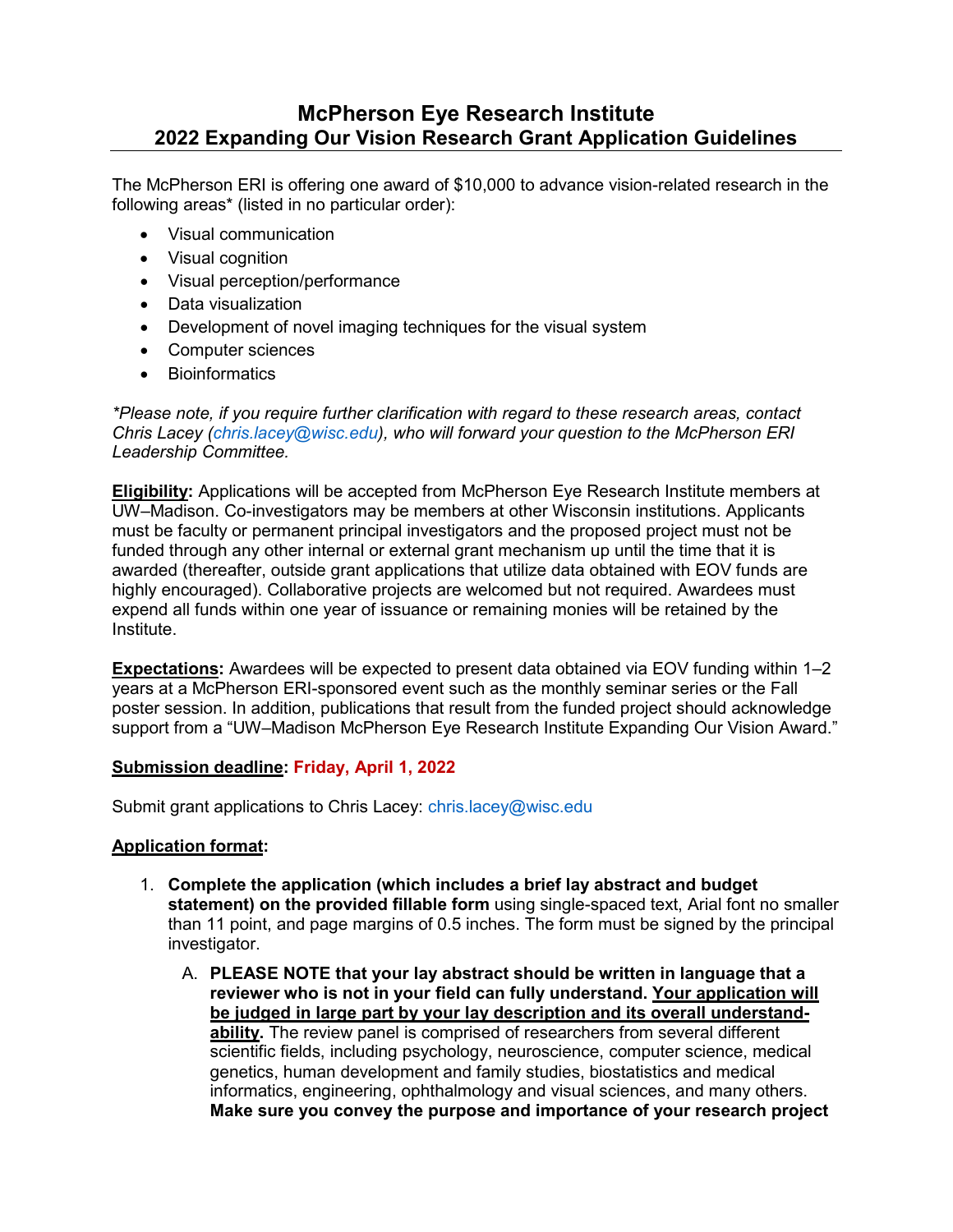**so that a researcher from any school, college, or department can fully understand it.**

- 2. **As a separate, single pdf file, submit the following:** 
	- A. **Brief research proposal (up to 2 pages),** including text and figures (latter not required). Include the following sections: background/rationale; significance/ innovation; specific aims; research plan and methods; and anticipated results.
	- B. **Up to one page of references cited**, immediately following the research proposal on a separate page.
	- C. **For both 2A and 2B above**, use single-spaced text, Arial font no smaller than 11 point, and page margins of 0.5 inches.
- 3. **An NIH- or NSF-style biosketch must be submitted with your application**.
- 4. **A compliance form**, indicating use/non-use of human or animal subjects and biosafety protocol.

**Budget statement: In a few sentences and included on the application**, outline how you will use the funds—up to \$10,000—to advance your project over the one-year award period. Use can include salary, but not tuition remission. Other possible allocations include, but are not limited to, equipment, software packages, participant recruitment database, participant incentives/payment, standardized assessment tools, scanner time for imaging studies, etc. Of note, travel can only be included *if critical to conduct the research.* Do not include travel to attend meetings/conferences.

**Award restrictions:** An EOV award is non-transferable. Funding is available for use over a one-year period; thereafter, unused funds will be returned to the Institute (award extensions will not be granted). Award funds cannot be used for tuition remission or for meeting/conference attendance.

**Proposal review:** Proposals for this opportunity will be reviewed by the McPherson ERI Leadership Committee. Additional guidance may be sought from McPherson ERI Research Committee members or other UW–Madison researchers with relevant expertise. **Review criteria include (1) the understandability of the lay abstract, (2) the significance of the proposal from a eye/vision research standpoint, (3) the inclusion of innovative concepts, tools, or methods, (4) the rigor of the experimental approach, and (4) the clarity/completeness of the proposal.**

### **Timeline:**

April 1, 2022: Submission deadline June 2022: Grant recipients announced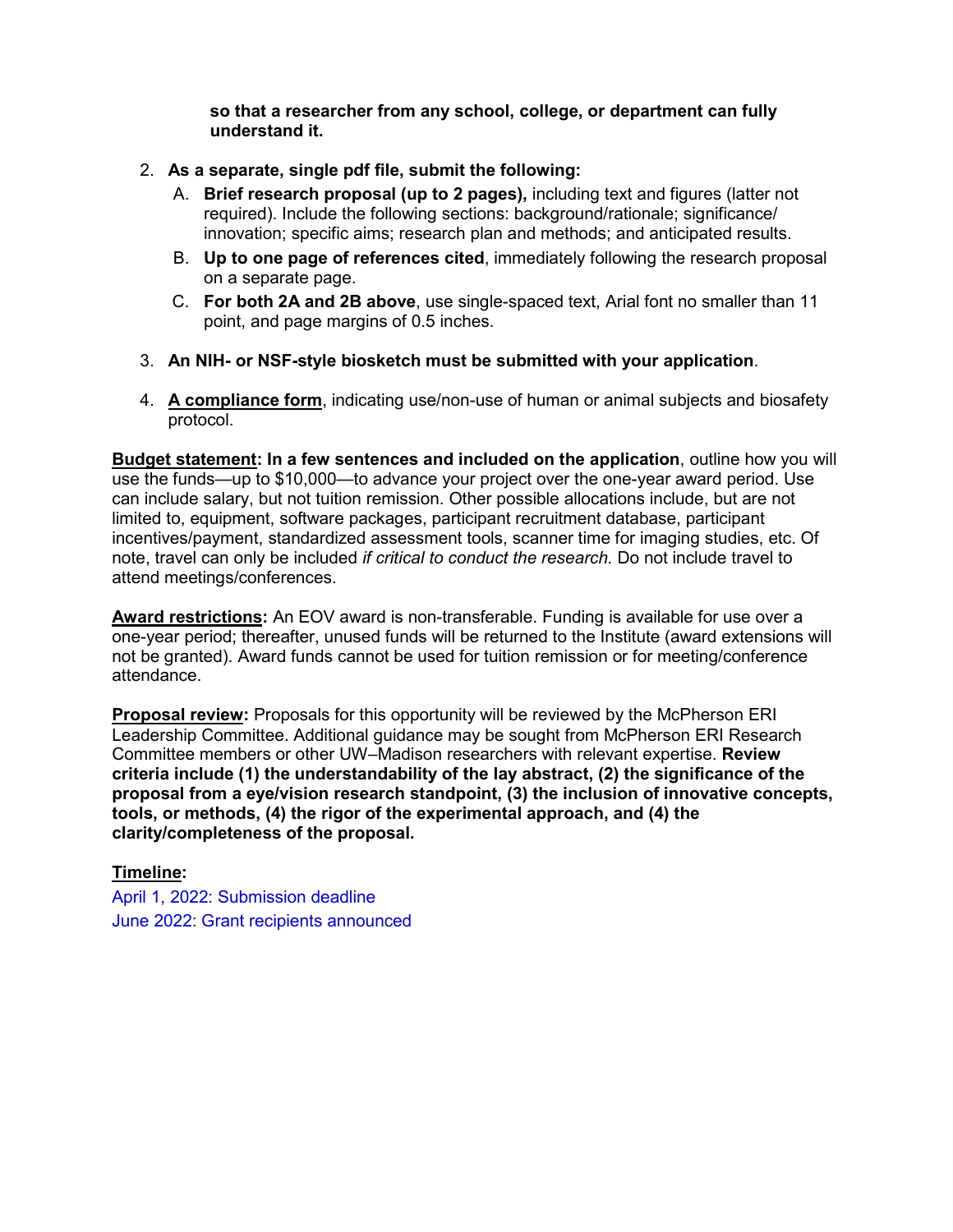# **MCPHERSON EYE RESEARCH INSTITUTE EXPANDING OUR VISION APPLICATION**

| <b>Principal Investigator:</b> |        |  |
|--------------------------------|--------|--|
| Title:                         |        |  |
| Department:                    |        |  |
| Email:                         | Phone: |  |
| <b>Project Title:</b>          |        |  |

## **Brief abstract of project in LAY LANGUAGE.**

- **(1)** Please keep in mind that reviewers will possess widely diverse areas of expertise, including *psychology, neuroscience, computer science, medical genetics, human development and family studies, biostatistics and medical informatics, engineering, ophthalmology and visual sciences, and many others*. As such, please briefly describe the research project **in language that is understandable to non-experts in your field**. Avoid jargon and acronyms.
- **(2) Be sure to include the project's (a) purpose, (b) importance, (c) impact, (d) innovation, and (e) and how it relates to vision research.** (250 words or fewer)

**Brief Budget Statement** (100 words or fewer): How will funds be used for this project?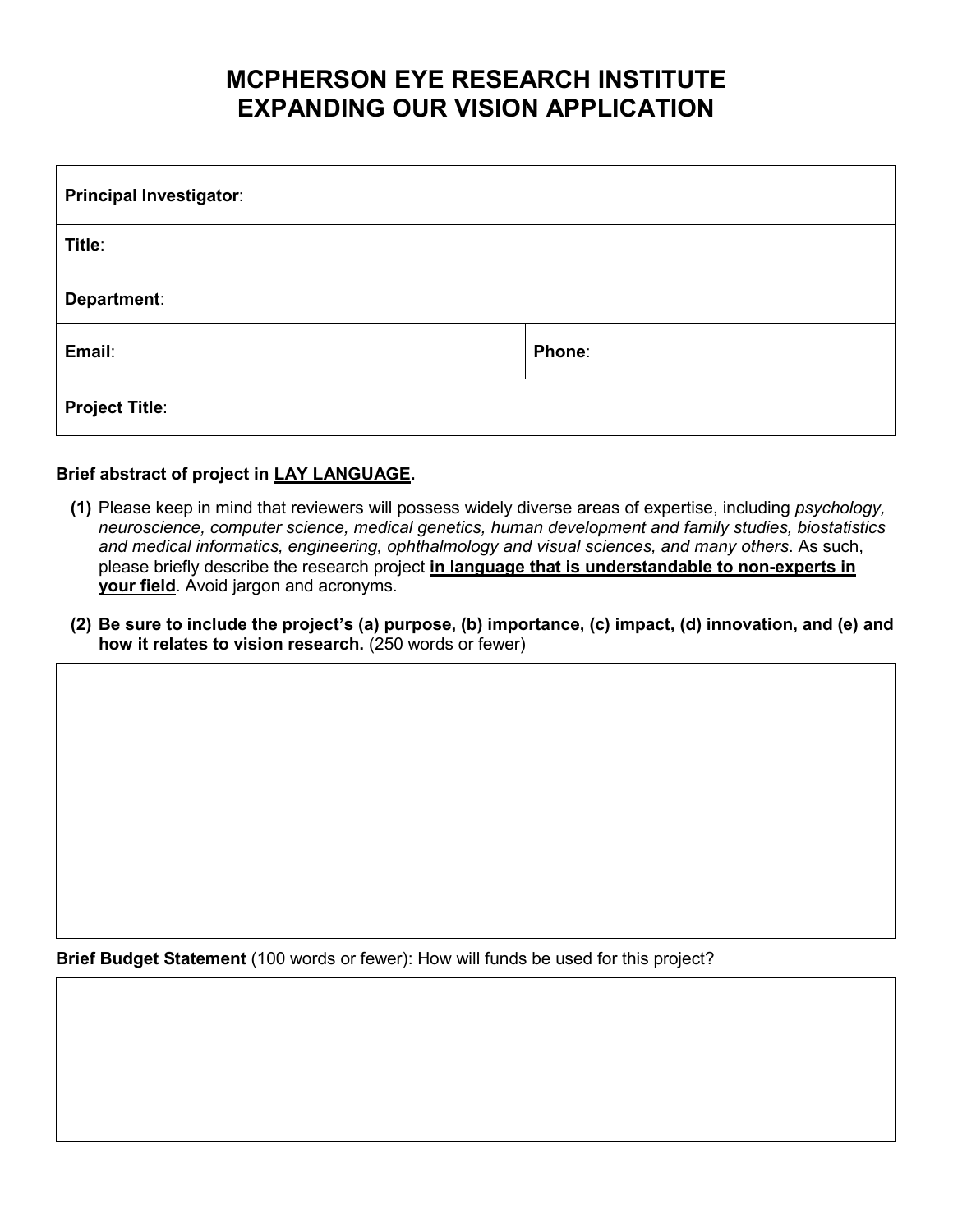Overlap with **existing funding sources** is not allowed. Please indicate whether you have funding for other aspects of this project and, if so, explain how the proposed experiments do not represent overlap. (50 words or fewer)

## **Checklist**:

- $\Box$  Completed application form signed by applicant
- $\Box$  Research proposal (up to 2 pages) + references (no page limit) in a single pdf
- $\Box$  Compliance form
- □ NIH or NSF-style biosketch

**Signature of Principal Investigator**: \_\_\_\_\_\_\_\_\_\_\_\_\_\_\_\_\_\_\_\_\_\_\_\_\_\_\_\_\_\_\_\_\_\_\_\_\_\_\_\_\_\_\_\_\_\_\_\_\_\_\_\_\_\_\_\_\_